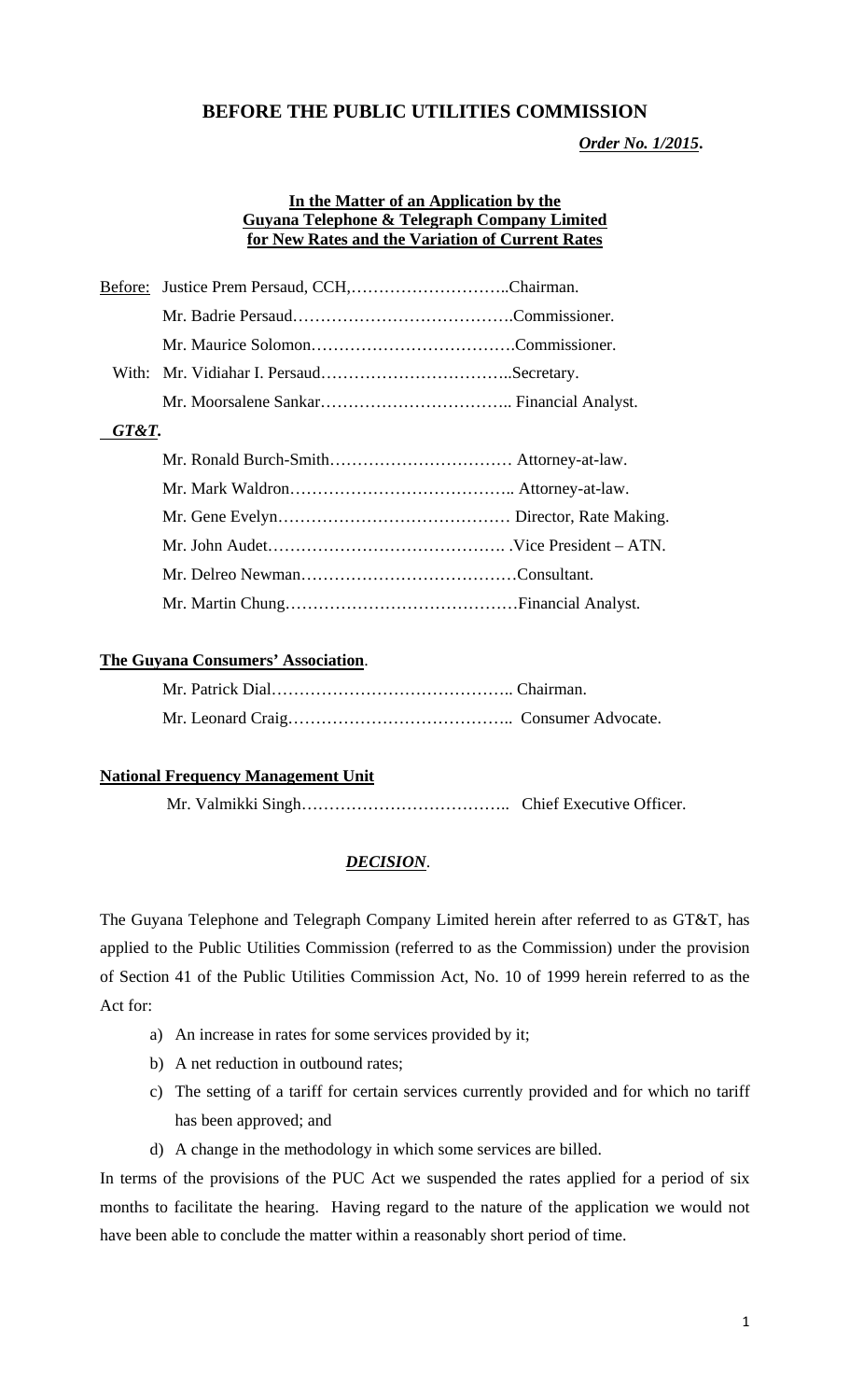The object or reason for the application is to give effect to a minimum of 15% return on capital dedicated to public use. "*Capital dedicated to public use*" means capital infrastructure used or applied in the provision of the services for which the public or the consumers of the service pay. The 15% return is provided for under the terms of the licence which provides that GT&T shall be entitled to a minimum rate of return of 15% on capital dedicated to public use. The revenue requirement shall be calculated on the basis of GT&T's entire properties, plant and equipment.

The hearing of the application was open to the public and the Guyana Consumers' Association (GCA) and Mr. Leonard Craig (consumer advocate) offered comments. Mr. Valmikki Singh, Chief Executive Officer of the National Frequency Management Unit also contributed to the discussion on the qualities of the "spectrum" which came in for consideration, when it was raised by GT&T which claimed it was necessary [the spectrum that is] in providing land line services in certain areas. Incidentally, GT&T has the monopoly to provide land line services throughout the country to persons who request same. But we shall return to this issue later, within this judgment.

The application by GT&T claims that it suffered a deficit of \$738 million and it will need that extra amount to maintain its 15%.

The GT&T's application is supported by a CAM or a **COST ALLOCATION METHODOLGY** which was developed by an overseas company, and based on year 2011. We find this rather interesting, because over the years prior to 2011 and subsequently we had been requesting that GT&T provide a CAM and separate the financials—for the land line and other services over which the PUC does not exercise its jurisdiction. This is provided for in terms of Article 20 of the Licence issued to the company – GT&T. We were invariably told by GT&T that the finances were commingled and separate accounts were not available.

The application before the Commission is not a complex affair—we have to determine whether the company is getting a minimum of 15% which must be calculated on the plant, machinery, etc., of the company. We are told that these represent all that the company uses in the generation of revenues. It is clear therefore that all the revenues must be taken into consideration, and that total must be factorized to obtain the 15% rate of return.

We have to view the matter objectively and not be influenced or swayed by emotion and emotive speeches.

As hinted earlier we have not had the benefit of separate financial statements. The company's business can be compartmentalized into two—two aspects of the business—one, a regulated and the other non regulated. All the revenues and expenses are merged so we do not get a true picture what its costs, say, for the regulated sector to function. We do not have an idea what machinery and plant, and what percentage of them is used for the non regulated sectors. The GT&T has the overall figures and must know what their expenses are.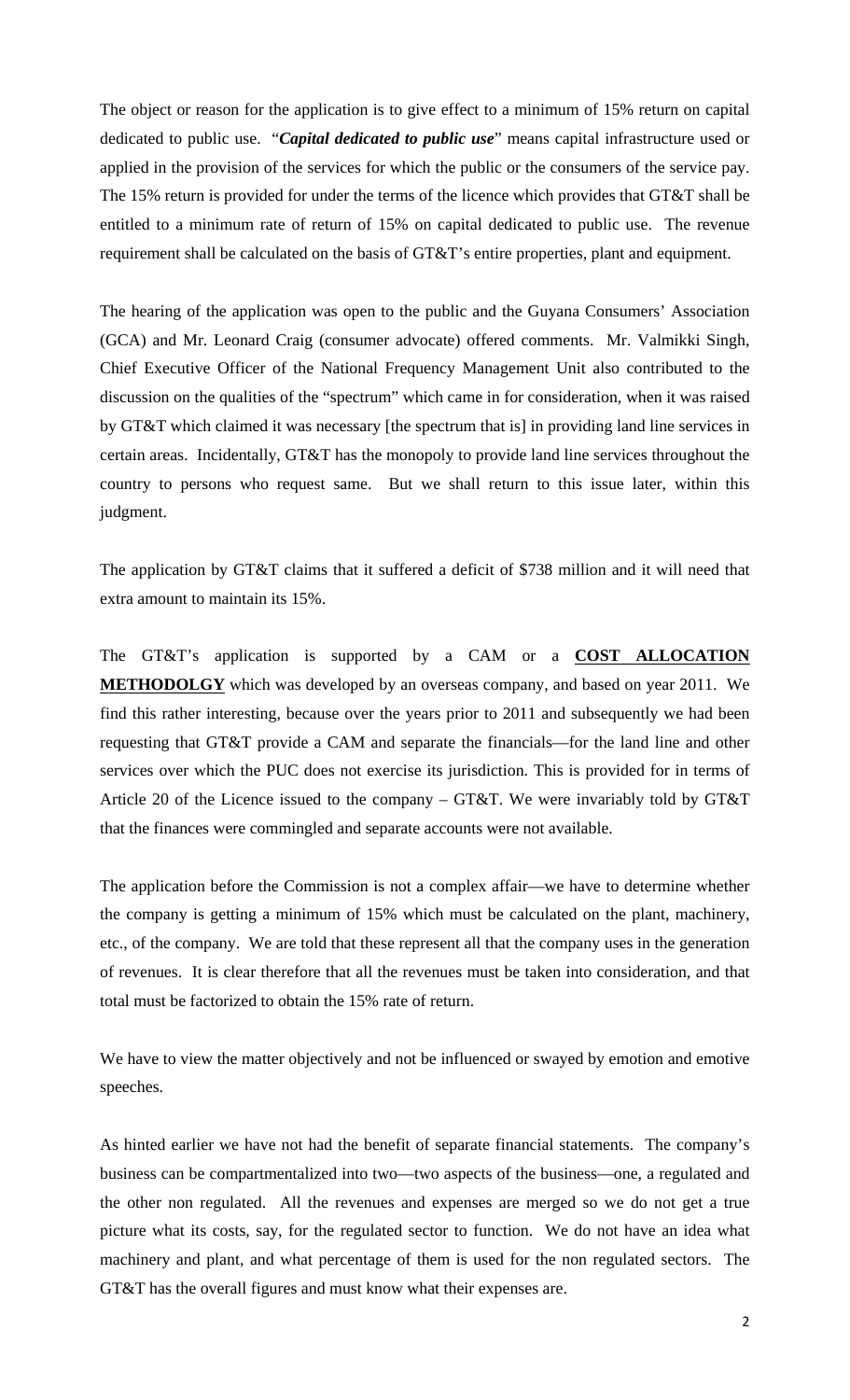In comes the consultant with the CAM model. As the term suggests the model opines how the costs should be allocated. But does it tell us how much should be allocated to the respective sectors? Does it provide how much should go to salaries, allowance, etc, for the workers within the sectors? How can we be certain that expenses for one of the services are not inflated, and the actual cost to run the service not properly reflected?

We are told that at October 2014 GT&T was making 10% rate of return. We do not know how much of that is from each sector. The GT&T tells us that anything earned in excess of 15% is permissible—even if they earn 40-50%. They rely on the agreement to demand their pound of flesh—a minimum of 15% on capital dedicated to public use. But concomitantly there is another aspect to that agreement. Section 32(2) of the Act provides that in determining the rate a public utility may charge for any service provided by it, the Commission shall have regard to consumer interest and investor interest and to the rate of return obtained in other enterprises having commensurate risks, provision of safe and adequate service at reasonable costs and to assuring the financial integrity of the enterprise.

The question arises. How can citizens pay for a service when it is not made available to them? The agreement in which GT&T relies to extract their minimum 15%, dated  $18<sup>th</sup>$  June 1990 provides that GTT establish facilities permitting telephone service along the entire coast from Crabwood Creek to Suddie and in the interior at several locations within three years.

Many persons are not the recipients of the telephone service. The GT&T explains they are awaiting the grant or release of spectrum to provide the service.

The GT&T has been in operation, by way of monopoly, for the past 24 years and yet cannot fulfill that obligation which they undertake when the agreement was signed. There was no condition for the provision of spectrum—and being a monopoly for the land line service they choose to ignore the requests of potential consumers, blaming it on "spectrum". They must be blissfully aware that no other entity or company can enter the market to offer the land line service. This is where one aspect of the Commission's responsibility kicks in—to protect the interest of consumers. We do not feel inclined to abandon that aspect of our duty.

On the question of the SPECTUM. It is a national asset and only the Government can decide, on the question of policy, how it should be distributed or shared. GT&T has been granted the 3.5 GHz spectrum which it makes use of in its wireless deployment of the telephone service in certain areas, eg. the Essequibo, which was used for the WLL service. This is a substitute for the usual "copper" service used in certain areas. It is contended that the areas served by this wireless technology (WLL) has witnessed a degradation of the service. GT&T's complaint is that the 3.5 GHz spectrum is not efficient, has limitations and the amount is insufficient for the new technologies which have been proposed. It is also urged that the geo-terrain and population density, together with costs, are considerations making wireless the better option for such areas as the Essequibo, as opposed to the copper.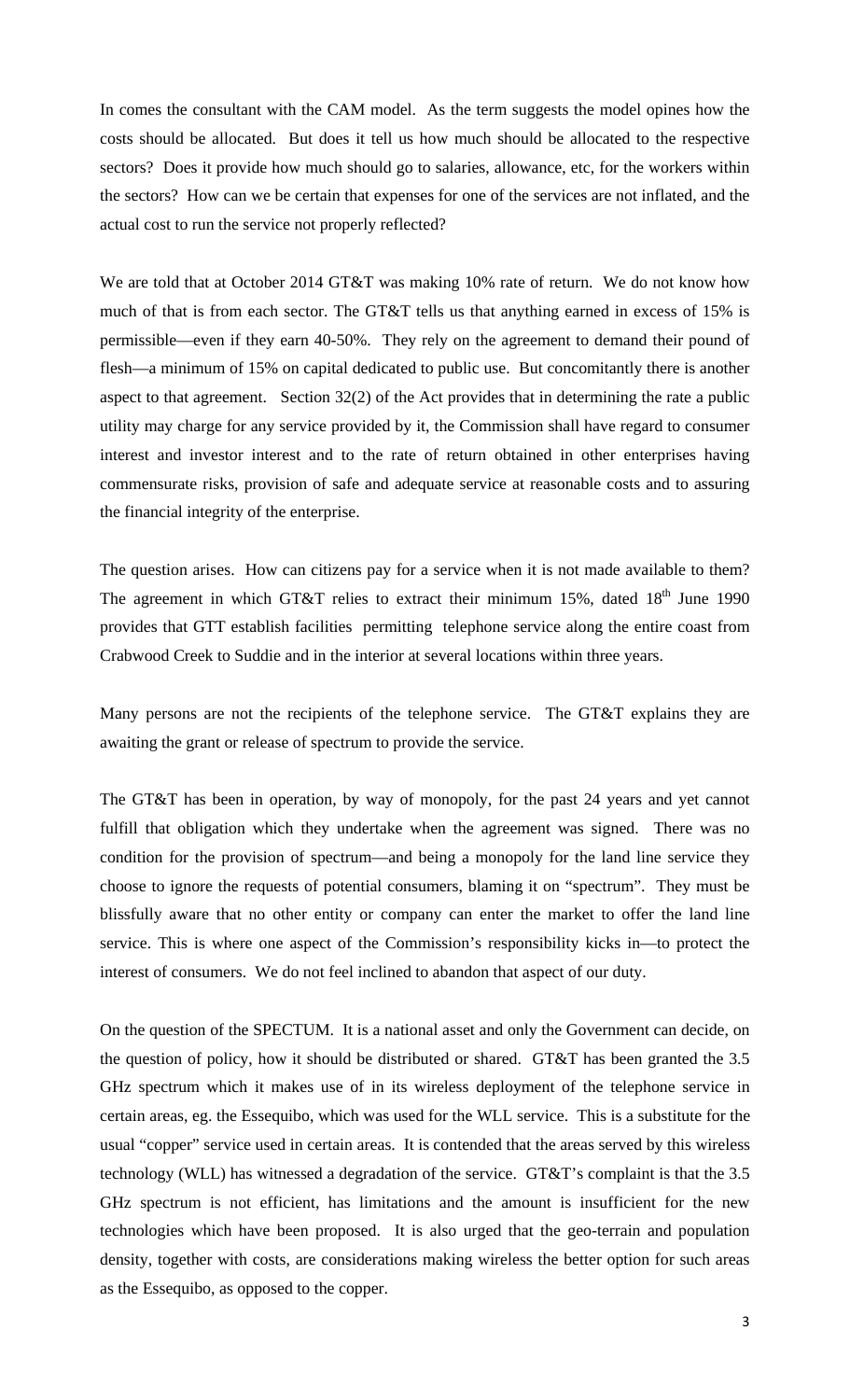The National Frequency Management Unit (NFMU) explained that GT&T awarded to airspan a WiMax networks provider in 2007 a US\$4.5M contract to upgrade its network and that they never consulted with it (NFMU) as to whether there are new spectrum requirements. But GT&T's response is that it is not a true WiMax system. The Frequency Management Unit opines that this new service utilizes approximately three (3) times the amount of spectrum as opposed to what the previous WLL network was licensed to utilize. And further, contrary to what GT&T is urging, NFMU is insisting that at least one hundred and sixty five (165) WiMAX 3.5 GHz networks are operating without issue in seventy four (74) countries, and that therefore the argument that the WiMAX 3.5 GHz band is problematic cannot be sustained. If the spectrum, vegetation, rainfall and terrain were so bad with the old system (WLL) why spend so much money and seek to provide guarantees when the same problems would befall the new network, as the propagation characteristics will remain the same, irrespective of technology used.

In its application GT&T is seeking to reduce the rates for the outbound traffic which competes with the other provider; and they are seeking increases in several aspects of the land line service. There is the perception that they wish to get the land line to pay increases if ordered by the Commission, to offset the loss by the reduction of the outbound traffic, to compete with the other provider which offers the outbound service. It this is so, and the Commission acquiesces, then the interests of the consumers will fade into insignificance. This ought not to be and the Commission must be alert to ensure that the scale is evenly balanced.

**In its application GT&T at paragraph 6, page 5, indicated that a new telecommunication law is likely to be approved by the Parliament, and that it understands that technological, regulatory and other changes in the international telecoms environment since 1990 might necessitate that its licence be negotiated and modified, and indeed, it offered that ATN/GT&T and the Government of Guyana are engaged in such negotiations in light of the prospective legislation. If there is such a likelihood occurring would it be proper or worth the effort to invoke the provisions of the current agreement!!** 

The Guyana Consumers Association [GCA] in its memorandum contends that it will be a contradiction for the Commission to allow rates manifesting monopoly profits to be injected into the new liberalized structure since such action would negate liberalization. It went on to contend that liberalization is being introduced to have market forces shaping rates and any action which is taken to preempt or otherwise circumvent this is unacceptable. Defined rates ought not to be set in a competitive environment. GCA added further that the landline acts as a conduit facilitating other services provided by the Company, and demanded that an equitable proportion of the income derived from the services being credited to the landline revenues. If this were done in a measured way it will have facilitated the landline service to be more profitable.

Further, it added, that GT&T's attempt to link rate increases by Guyana Water Inc. and Guyana Power & Light Inc., cannot be compared as proper. The GWI and GPL are traditional loss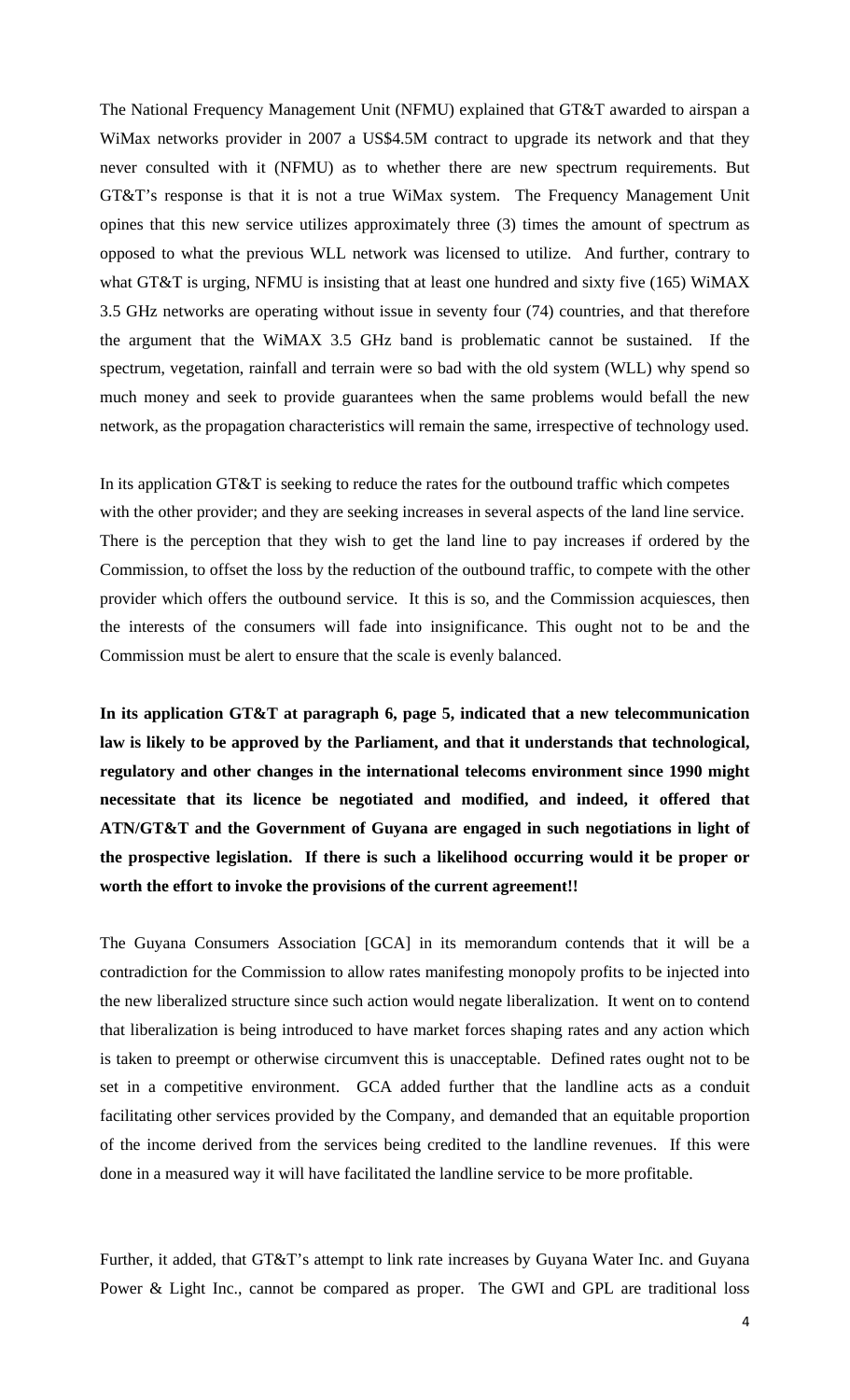making entities that depend on the Government subsidies, but despite this, they are both offering rate reliefs to many aged consumers/pensioners, but GT&T which has always been a profit making entity ought to consider doing likewise!

The consumer body further contends that GT&T should have had in place segment accounting when there could have been disaggregation of revenues and expenditures. Years ago when GT&T was requested to implement a CAM model they refused. If that were done, GT&T would not now have to resort to assumptions and spurious arguments to boost its claim.

GT&T in response contended that once a rate filing is initiated in terms of the PUC Act the Commission is required to address it and is not permitted to suspend the hearing or to instruct the company to withdraw its application.

Mr. Leonard Craig, a consumer advocate, has advanced, among other things that GT&T's landline software has multiple modules not yet activated, and that about eight thousand (8000) citizens have applied for the landline service and have not yet received it. If features which some of the assets have were accessed then GT&T could have been earning additional income. GT&T, however, responds that activation of all inactive models would generate only an insignificant income. Even so, such activation would enhance services to consumers.

Incidentally, as if in response to Craig's observation, GT&T stated that it is seeking on average a 40% increase on existing services and is also hoping to activate in the market a number of dormant modules. These modules are assets of GT&T and may be included in the rate base of the Company.

The GT&T submitted a schedule in which it is suggesting 'deep cuts' in the Commission's previously approved outbound rates. They are also seeking increased rates to four peak destinations and 21 cases of increased rates to off-peak destinations. The Commission's staff has a difficulty in determining the incremental flow to GT&T if the proposed rates become operative. But GT&T is suggesting that with the new rates outbound revenues will still continue to fall.

This reflects the speculative nature of this application. The consultant who produced the CAM seems to be taking into consideration what is happening worldwide and seeks to impose on us those alleged costs, etc., without viewing objectively the circumstances of the Guyana situation.

According to the agreement GT&T shall be entitled to a minimum. An **entitlement** is not a **guarantee** that must ensure the company gets its 15% irrespective of how the company carries on its business. We referred earlier to the provisions of **Section 32 of the Act** which mandates what the Commission shall have regard to, and what we shall take into account in determining the rate GT&T may charge for any service provided by it to consumers.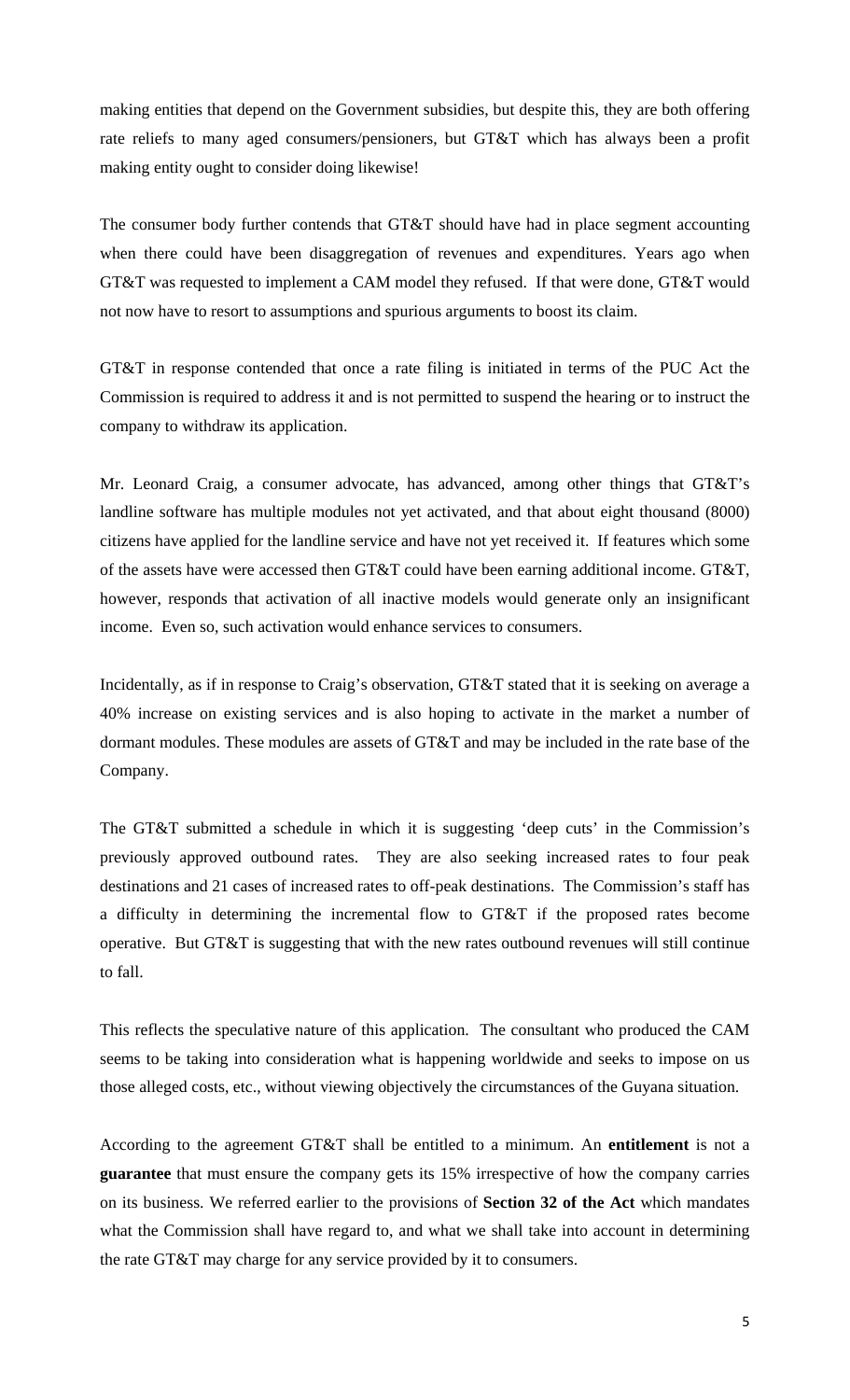It strikes us that GTT is proceeding with its application on the basis that it has a "guarantee", come hell or high water, to collect their "no less than 15%". We want to disabuse the minds of GTT's officials that this is not so, and the Commission must take into consideration the five provisos, if we may refer to the conditions as such. If the return is to be guaranteed then there could be no protection of the consumers' interests, and the utility company would be given its return regardless of say, negligence, inefficiency or even fraud.

It is not denied, but it was reluctantly admitted by GT&T's specialist overseas auditor that the company had been in receipt of over 15% for many years.

As we were approaching the end of this hearing GT&T's Director of Rates issued a Draft Closing Statement which makes a rather interesting study. He condescended to urge that "GT&T is prepared to limit its rate requests to one based on its right under its current operating licence". It makes us wonder whether he has forgotten that all rights are associated with responsibilities. He sought to guide us that it is necessary and sufficient for GT&T to establish to our satisfaction that "its revenue requirement" falls short of what is required for the company to earn its agreed rate of return on the total capital dedicated to the provision of services. He cited five considerations, two of which we will repeat, namely, (a) to be fair and balanced and protect the interest of both consumers and operator, and (b) ascertain that all of the capital items in the rate base are "used and useful".

He did not elaborate but must have meant that the interests of the consumers are associated with their getting a proper service at reasonable cost, and that capital items "to be used and useful" suggests that the items must be properly used for the purpose intended and from which the consumers will get the true and proper benefit. It is not unknown that thousands of citizens who request and require the land line service do not get it, and we are not certain about what are used and if useful when millions of US dollars are expended by the company without a business plan in place!

The Director speaks of pre-paid wire line service, the offering of bundled wire line service and the scope for the introduction of an access deficit charge. The Company has not sought to introduce any of these services and speaking of them in this application is an exercise in futility. If it was intended to embellish the application it has failed.

We note the failure of the company to provide a universal landline service consistent with the undertaking in the agreement – the said agreement on which it consistently relies to get "its 15%". We are not certain of the financial implication if all the unserved consumers were supplied with the service: We urge that the company take steps to fulfill the expectation of all potential consumers in the shortest possible time.

When the agreement was signed in 1990 there was not any mention of **spectrum.** The company was very pleased with the view, which was not challenged, that it could cross-subsidize the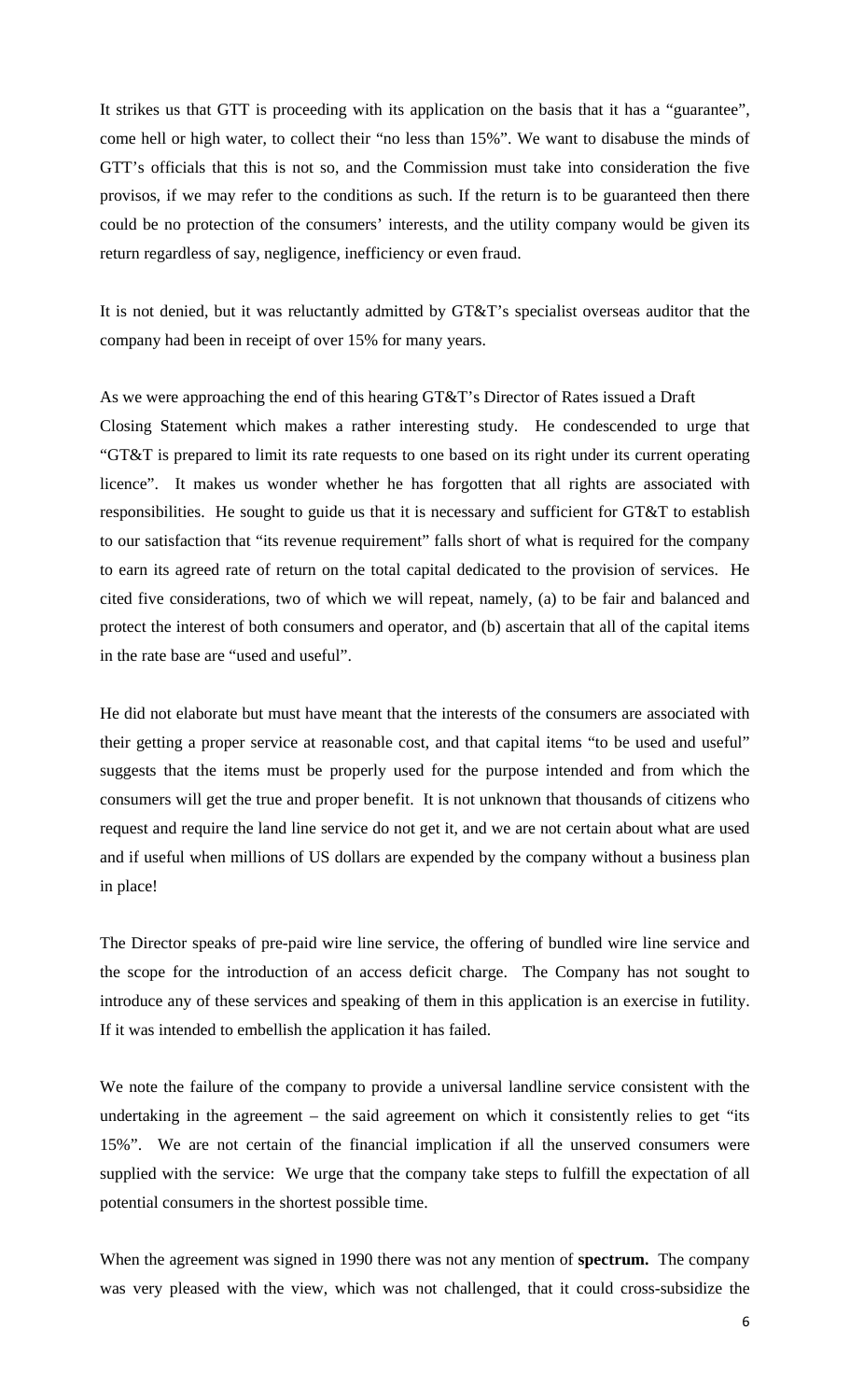services, and in the process ignore to some extent the provision of a proper land line service. It now complains that the rates for the land line service was not cost based and was subsidized by the other services. But no attempt was made to bring the rates in line with the actual cost. The company was enjoying a virtual monopoly with the telecommunication business.

And in its application GT&T has specifically referred to cross subsidies "as permitted by the agreement" from which they were collecting substantial revenues from international services "to keep rates for local services and domestic calling low". This cross-subsidy has been ongoing from 1990 to the present and continuing. By what amount is the land line subsidized over the years?

A few years ago GT&T spent US\$30 million to establish an underwater cable from Suriname. We had requested particulars of this transaction and were told that it had no business plan for that enterprise!!! GT&T also told us that the cable will not form part of the asset base in any tariff filing, that it does not plan to operate the cable system as any type of common carriage, and as such the cable system is not subject to the Commission's approval or authority pursuant to Section 28 of the PUC Act. GT&T has, however, incorporated a wholly owned subsidiary in the British Virgin Island and has transferred that subsidiary - its part of the submarine cable and the Americas II cable. This is really an investment by GT&T. The business of the subsidiary is to sell bandwidth to service providers, and GT&T has been that company's only purchaser of bandwidth in 2011. Bandwidth is an essential component in the lucrative internet business and in which GT&T is prominently involved. We are not aware that GT&T has been earning any interest on the funds expended in the creation and functioning of the subsidiary.

A utility company may have little incentive to minimize its own expenses while remitting funds to an overseas enterprise, be it parent or lateral subsidiary, which may result in significant increased profit to that entity with no regulatory limit on its permissible earnings There must be dealings with affiliates at arm's length. This Commission does not have the practicability to regulate transactions with affiliates which may involve the examination of their books and records. This can be very critical in tracing the bona fides of an affiliated transaction. The subsidiary does not come under our jurisdiction/purview thus making it impossible to review/examine its books, account papers or records kept by them.

The Commission in monitoring the operations of Utility Companies under our purview has long held the view that GT&T appears to inflate the cost of its capital acquisitions. This will increase the asset base of the Company resulting in higher profits to which it is not entitled. If this is so then the depreciation figures stated in the financial statement would be overstated. We are also concerned about the valuation of the Company's assets and its reluctance to respond to our requests for the acquisition costs of assets for specific periods. We also have a difficulty reconciling the company's test year data and investigations must be conducted seeking explanations on the computation of property, plant and equipment, and working capital.